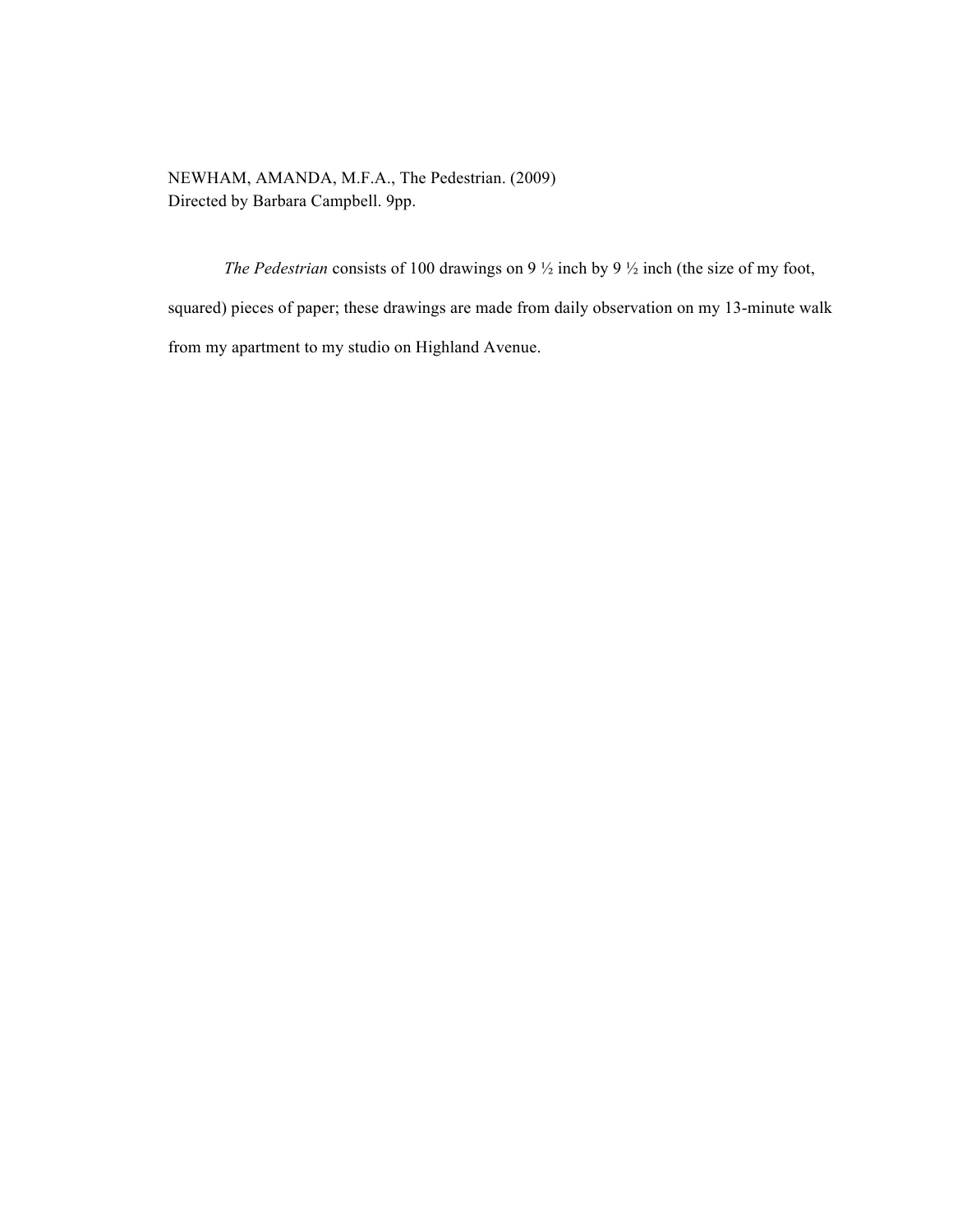## THE PEDESTRIAN

By

Amanda Newham

A Thesis Submitted to The Faculty of the Graduate School at The University of North Carolina at Greensboro In Partial Fulfillment Of the Requirements for the Degree Master of Fine Arts

> Greensboro 2009

> > Approved by

Committee Chair

 $\mathcal{L}_\text{max}$  and  $\mathcal{L}_\text{max}$  and  $\mathcal{L}_\text{max}$  and  $\mathcal{L}_\text{max}$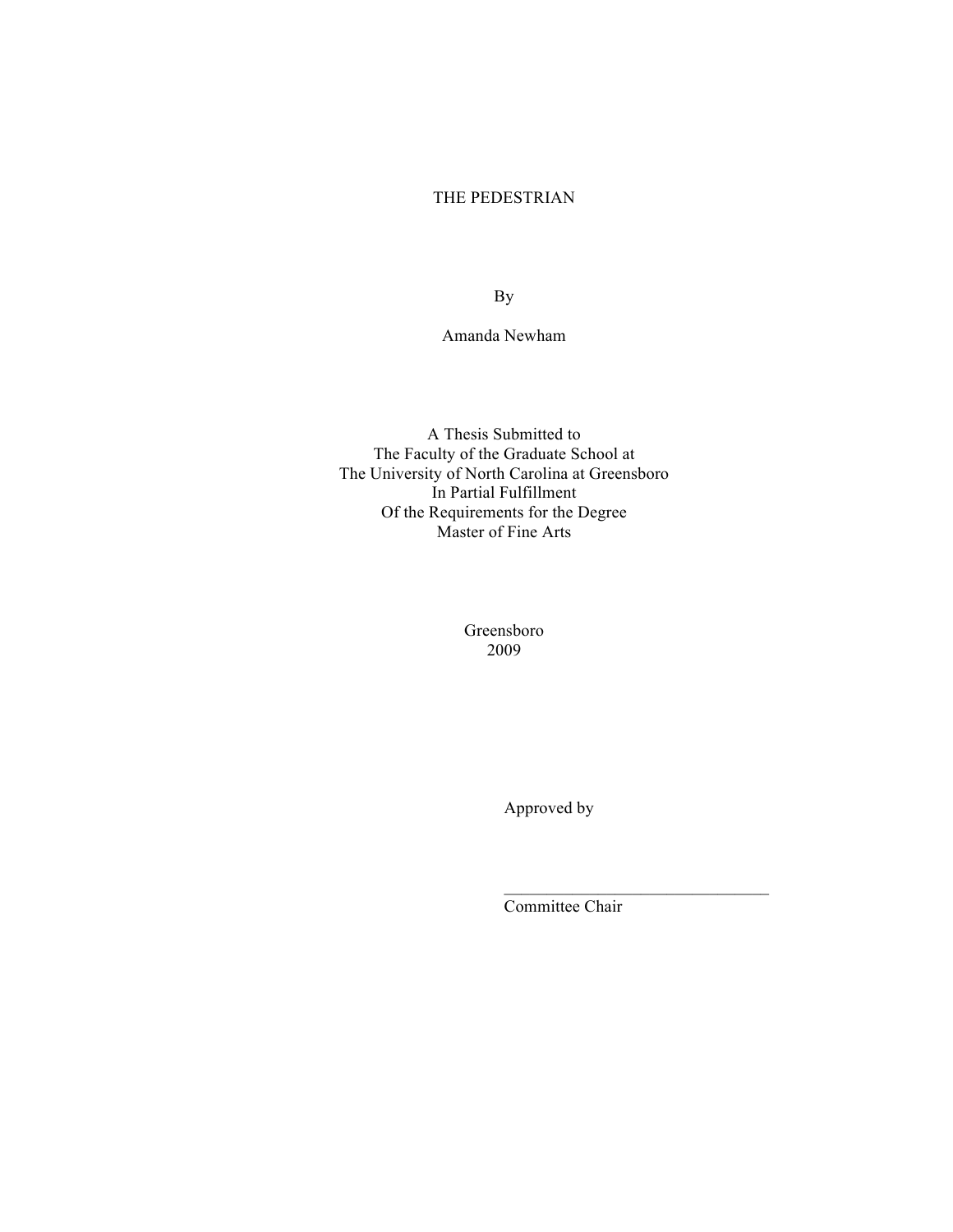### APPROVAL PAGE

This thesis as been approved by the following committee of the Faculty of the Graduate School at the University of North Carolina at Greensboro.

Committee Chair \_\_\_\_\_\_\_\_\_\_\_\_\_\_\_\_\_\_\_\_\_\_\_\_\_\_\_\_\_\_\_\_\_\_\_\_\_\_\_

Committee Members \_\_\_\_\_\_\_\_\_\_\_\_\_\_\_\_\_\_\_\_\_\_\_\_\_\_\_\_\_\_\_\_\_\_\_\_\_\_\_

 $\frac{1}{2}$  ,  $\frac{1}{2}$  ,  $\frac{1}{2}$  ,  $\frac{1}{2}$  ,  $\frac{1}{2}$  ,  $\frac{1}{2}$  ,  $\frac{1}{2}$  ,  $\frac{1}{2}$  ,  $\frac{1}{2}$  ,  $\frac{1}{2}$  ,  $\frac{1}{2}$  ,  $\frac{1}{2}$  ,  $\frac{1}{2}$  ,  $\frac{1}{2}$  ,  $\frac{1}{2}$  ,  $\frac{1}{2}$  ,  $\frac{1}{2}$  ,  $\frac{1}{2}$  ,  $\frac{1$ 

Date of Acceptance by Committee

 $\mathcal{L}_\text{max}$  and  $\mathcal{L}_\text{max}$  and  $\mathcal{L}_\text{max}$  and  $\mathcal{L}_\text{max}$ 

Date of Final Oral Examination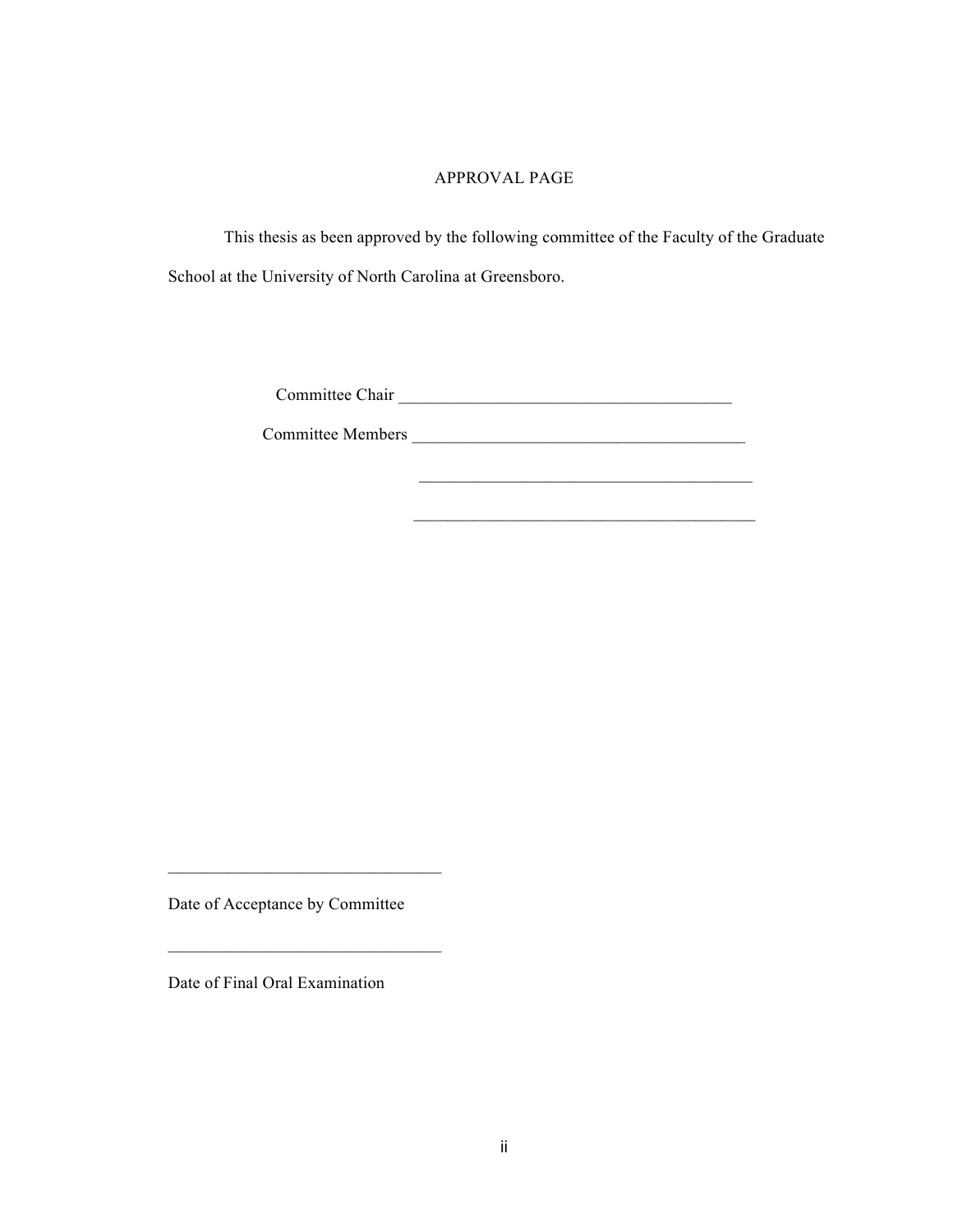#### AKNOWLEDGEMENTS

I would like to thank my cohort: Anthony DiSarno, Karen Maness, Scott Mayo (especially with the viddying!), James Porter and Jules Rochon for such a great shared experience and warm friendship; thanks to Liliya Zalevskaya for making me smitten with video and for all the help with the steady cam, and to Christian Ryan for the pitch-perfect parade music that I will use someday soon.

I truly enjoyed the opportunity to work in this department (thanks Pat Wasserboehr!) and with such an incredible thesis committee: Barbara Campbell, Porter Aichele, Andy Dunnill, and Lee Walton; I appreciate all of the advice and encouragement. Each of you really helped me map out and draw insightful conclusions to such a curious project.

Many thanks to my parents: George and Margaret Newham, for all of their support, who taught me to walk, and let me draw everywhere. And finally, much love and thanks to Mark Cobb, who sparked my wanderlust and took me on my first cross-country road trip—here's to many more!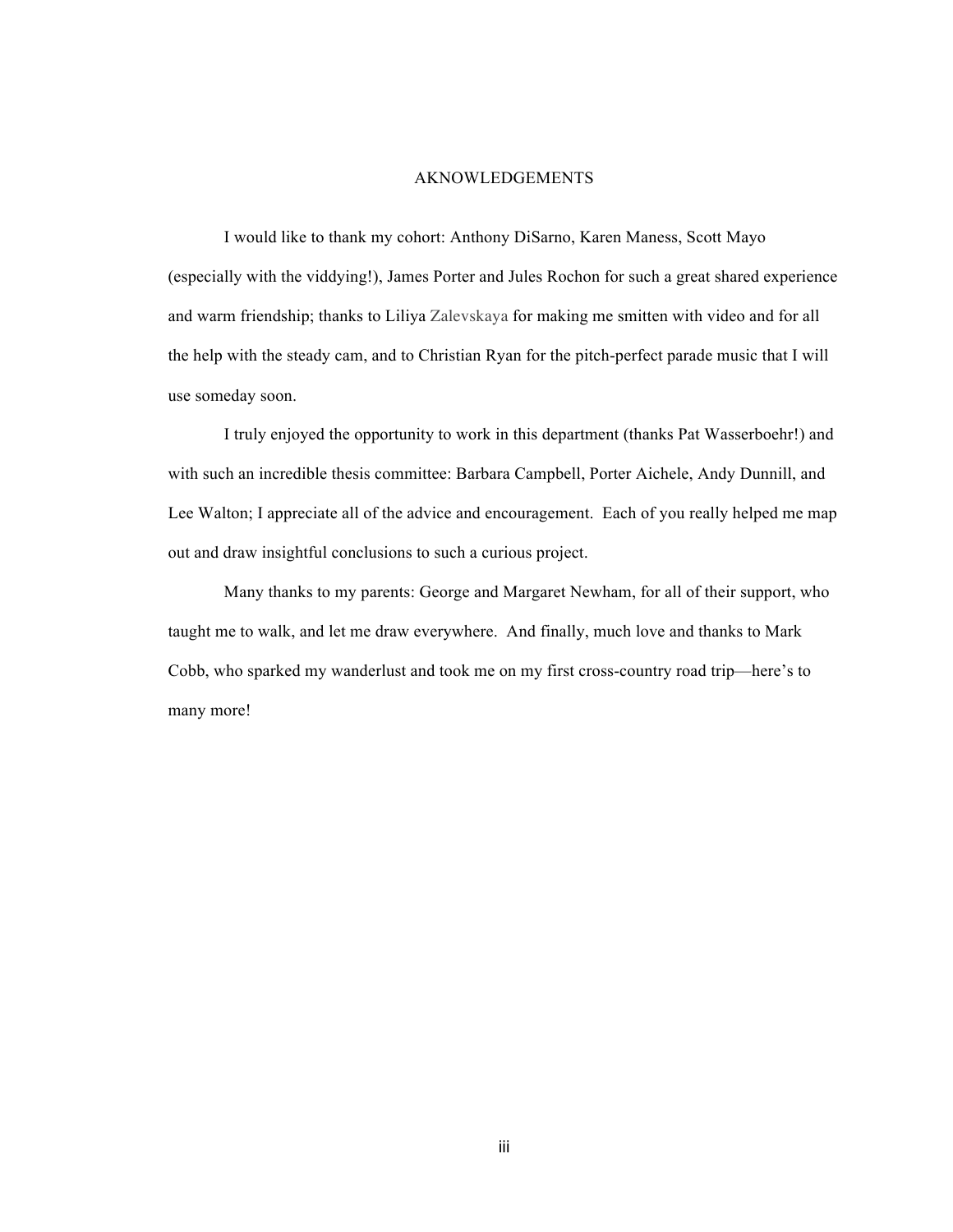# TABLE OF CONTENTS

# Page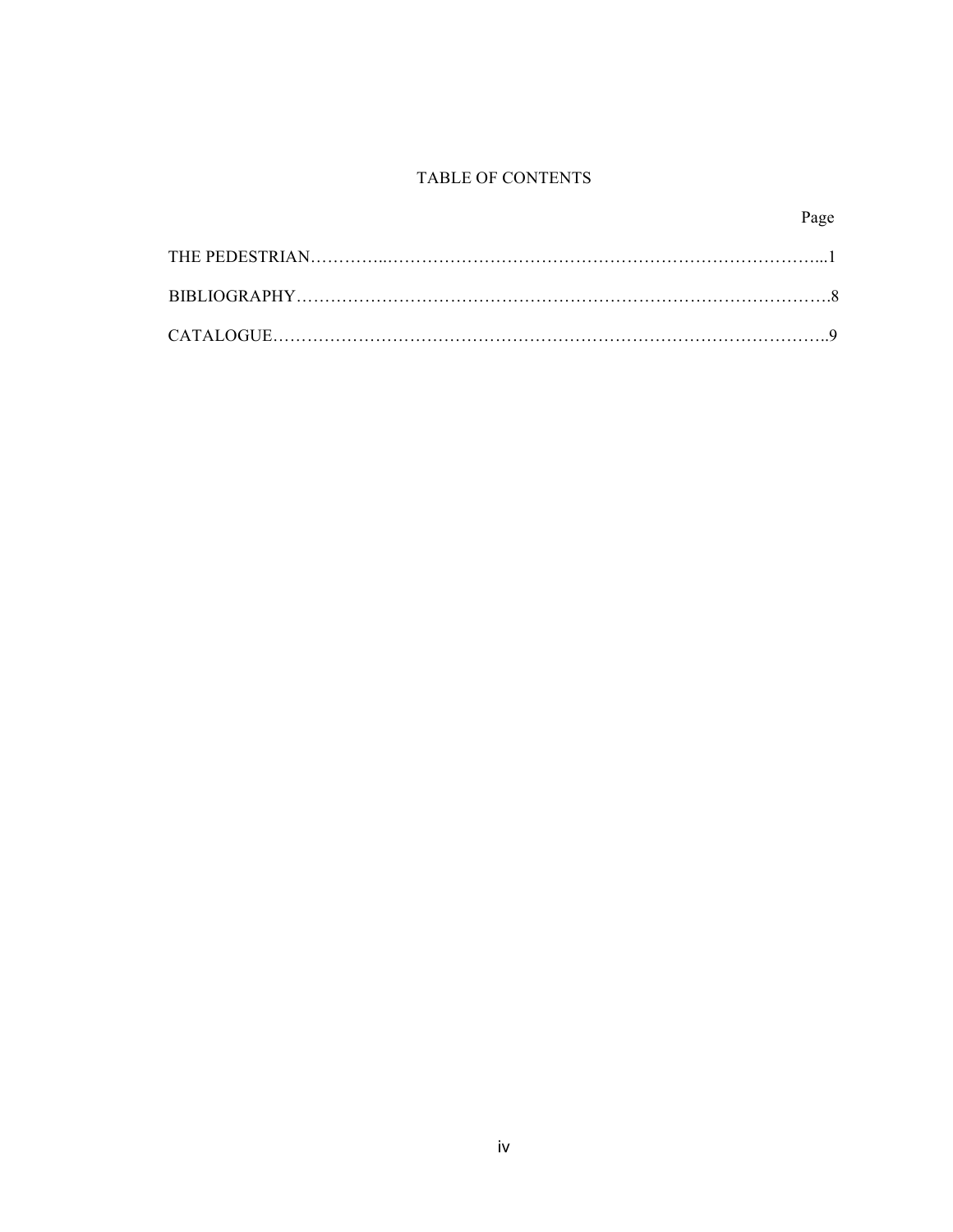### THE PEDESTRIAN

*The Pedestrian* is my body of thesis work that brings together the direct observation and physical action of my daily walks. These drawings take place in an in-between space I have claimed as my observational studio. This project encompasses notions about practice, performance, territory, rejection of the automobile, and the intersection of the ordinary and the marvelous. Consisting of 100 drawings on 9  $\frac{1}{2}$  inch by 9  $\frac{1}{2}$  inch (the size of my foot, squared) pieces of paper, these drawings are made within the 13-minute walk from my apartment to my studio on Highland Avenue.

A video "re-enactment" of sorts is also included in this project, but serves more as a celebratory parade with a marionette surrogate that is shown walking/drawing down this same path. Each drawing is a record of two walks (inbound and outbound) that attempt to collapse every bit of visual information my hand can notate as it is jostled down the sidewalk. The squares are placed two-high on a horizontal band on the wall. This paper sidewalk mirrors the sidewalked path from which they were drawn, and is meant to be strolled upon viewing. This walk the viewer/participant makes will lead him or her around the two walls in the gallery, and to a monitor that plays the parade footage partially hidden in the corner. The complete viewing/walking of this walkabout forms a makeshift parade as the viewer makes their way around.

#### *Finding my Footing,* **or** *Why My Car is Parked*

This project's path has been quite winding, but can be traced quite easily back to my first semester in the graduate program. My biggest concern in looking for a place to live, was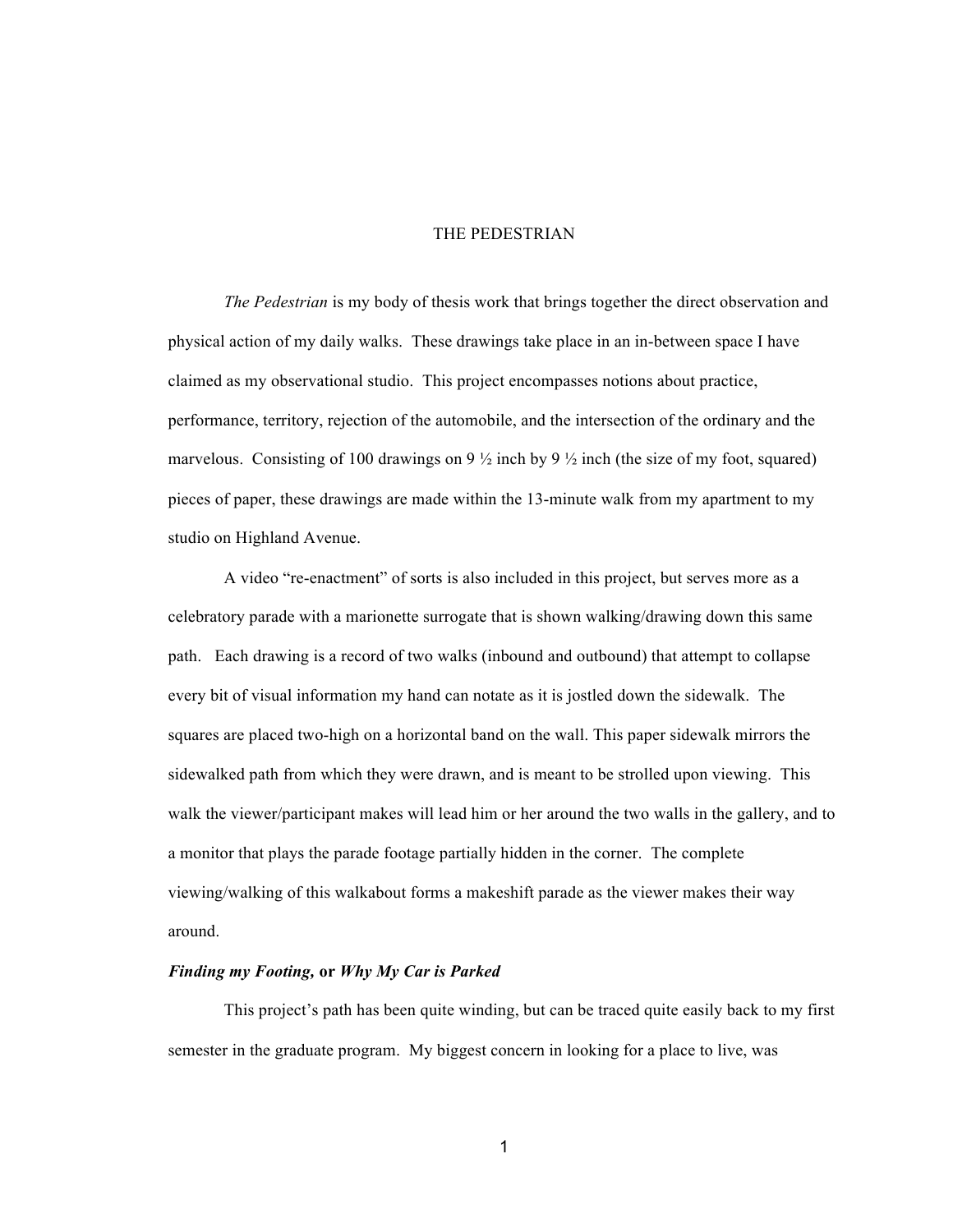finding an apartment within walking distance to the art department. My move to Greensboro was in the fall of 2007, when the US was in the thick of two wars --as it continues to be as I write this now--with oil being a primary cause. These with perpetual crises, the possibilities of Peak Oil's effect on the United States, pollution, and just general domination of automobiles on the landscape, all made me want to opt out. Owning a vehicle, I seized my opportunity to park it. As an artist, I romanticized the idea of living by hand and foot. I learned the bus routes and started using mass transit to run errands beyond my footing.

#### *Drifting and Bi-Coasting*

Oddly enough it was a holiday and a hiatus from sole pedestrianism that led me to psychogeography. I set out on my first cross-country road trip from Greensboro to Santa Cruz, California and back. My only experiences with the west coast were vicariously through beats in books, such as On the Road or Fear and Loathing in Las Vegas. I soon developed my own wanderlust. Exploring, walking in Death Valley, The Grand Canyon, (on mesas and flatlands I never really knew existed), were experiences I could not describe. I remember thinking that there should be more literature, more art, more about the psychological effect of such shifts in geography and terrain. How could I make work about walking through the redwoods forest during a full moon, or navigating the streets of San Francisco in a rainstorm at night, trying to find "City Lights" during a power outage?

This experience affected my psyche greatly, but I struggled with how to use it. In Debord's essay "Theory of the Derive", he says that *writing* about drifting serves as a password to the activity, but I didn't know what the passwords were that I could share. I wanted to share something visual -- maybe even something a bit more visceral and synesthetic. I returned from the west coast, and soon started to drift in my own city. I unknowingly took a prompt from Paul Klee: I literally took a line for a walk. This is when I began to walk and draw in tandem.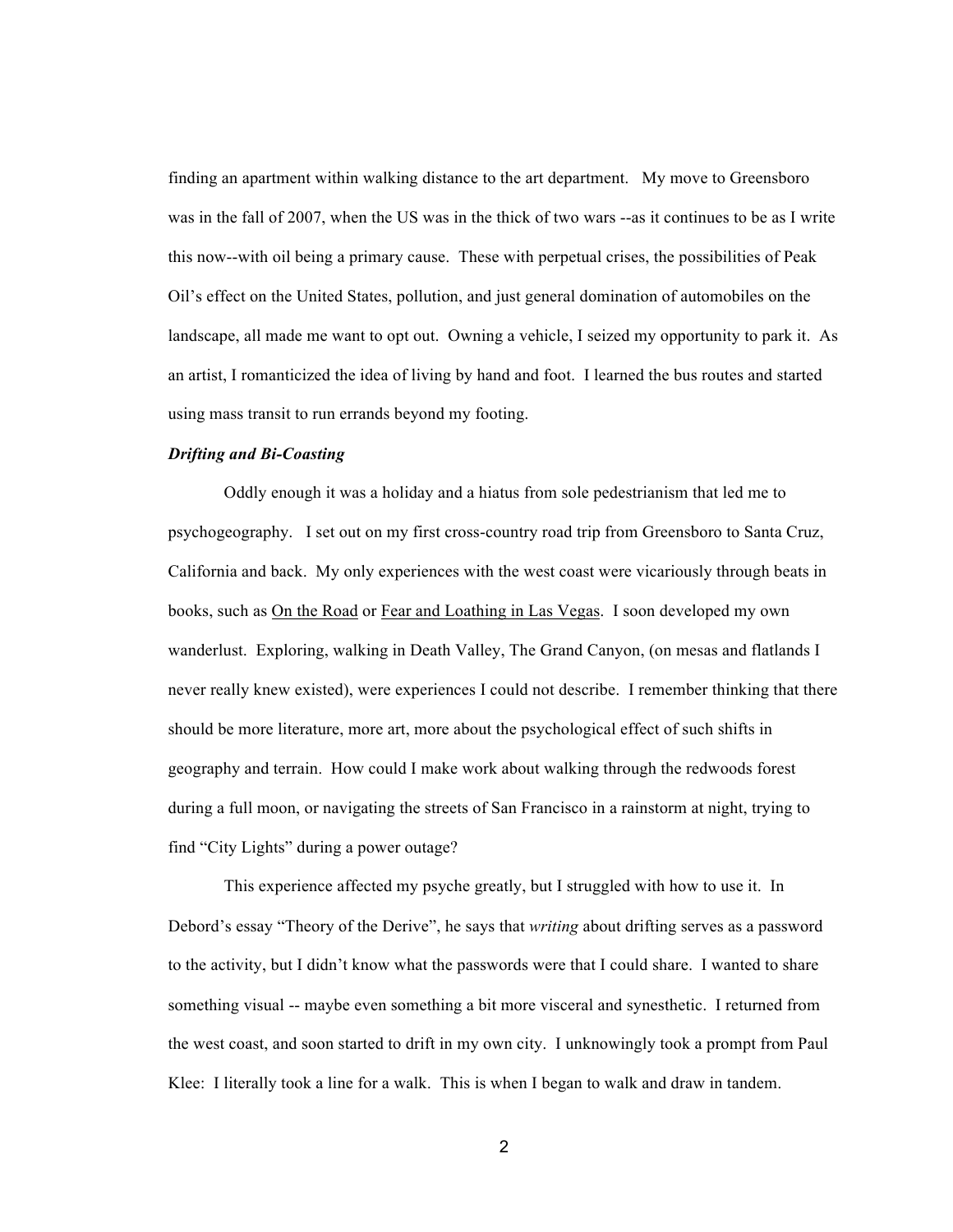I started to drift, pen in left, tablet in right, throughout Greensboro. These first walking drawings were a just few shaky lines from observation, and I flipped to another blank page. I was thrilled at the notion of relinquishing some control over my tame, trained hand, (did very much feel like I was letting a pet run free without a leash.) Instead of making a few marks on a page, I let in the landscape, breathing it in, and walking it out; I let my walk compose. I walked from abandoned industrial plants, to neighborhoods with well groomed shrubbery, to painted primary playgrounds. I let this mess of a map collapse in on itself. Many of these enclaves were quite welcoming and pleasant, but some stretches lost their sidewalks quickly and turned to desolate asphalt meant for the toughest of trucks, not a curious pedestrian with a felt-tipped pen.

After a couple of bloodied knees, and a few dollars short (both conditions stemming from falling into unfamiliar territory), I reassessed my plan. I remembered that one of the methods of psychogeography advocated a more constrained walk, one in which you could better decipher your experiences over time. I decided to mark out my territory. I claimed the 867 steps from my apartment to my studio. This often highly populated strip dominated by both foot and street traffic was actually a bit intimidating, but in a much different way from the highway. Other pedestrians would look over my shoulder to see what I was doing, some looking backward every few seconds as if I were trailing them, taking notes (and I was, of course, with a sketchy notation of their presence). Drivers' faces looked perplexed. This began to feel like a performance. I realized I was performing a drawing, I wrote out my own directions:

#### **Pedestrian Drawing--**

• Simple media will be used: plain white (bright white *Somerset Velvet* printmaking/drawing paper) and only pencil, charcoal, ink will be used. I will alternate the drawing tool to differentiate inbound and outbound drawings.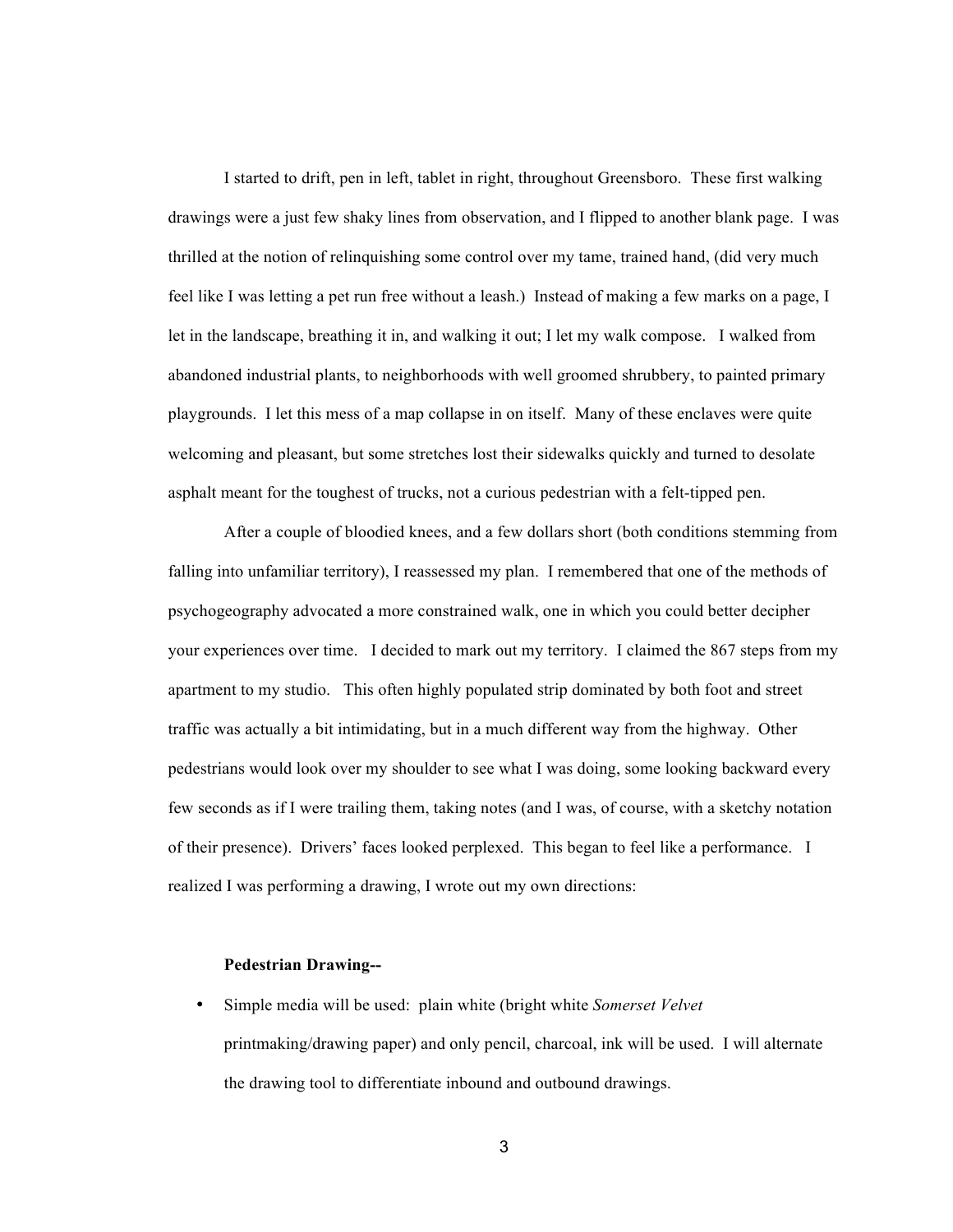- Paper will be torn to the size of my foot, squared. (9  $\frac{1}{2}$  x 9  $\frac{1}{2}$   $\cdot$ )
- I will draw this space each time I walk it, with complete attentiveness, observing and notating every bit of visual information I can collapse on the page; I will walk/draw at least twice a day, and repeated for as many times as I walk back and forth.
- The speed of the walk will vary naturally, but I will not try to walk hurriedly or slowly.
- When stopped at crosswalks, and in the case of other periodic halts in the walk, I will stop drawing. I will continue drawing when I continue walking.

#### *Practice!*

So, how do you *perform* a drawing, how do you *create* a space? The answer to both is - practice. Certeau explained this in **The Practice of Everyday Life**: "A space is a place appropriated by practices." I have continued my practice everyday, and have been keeping a journal for further documentation of my walks, and how it's changed my observational habits:

### *Monday, February 23, 2009: Appetite for Observation*

*…I think the places that aren't my 'designated' in-between studio -- the places that I'm not sketching at the speed of foot -- I observe them quite a bit differently, [visually] tracing over everything, going back several times over, 'n recording it, like I might miss something essential. Something really important. (yeah. I have gotten quite a voracious observational appetite)*

### *Thursday, February 28, 2009: Directing my Direction: What I visually record*

*I start drawing as soon as I leave through the backdoor, down three steps, right turn around the corner, a left around a massive oak, and then a right along the sidewalk. My feet usually stumble into at least one of the six potholes in my communal driveway (I rarely watch my feet, but rather the rough slats in the wooden fence, perched birds—a female cardinal, as was the case today-- or the bicyclists going by). I continue right and travel on the sidewalk, past the campus police up on their elevated driveway, and stop at Jacks On the Corner (which is, true to its name) and wait for the pedestrian light to blink.* 

 *I hurry across. I draw as I run across, which admittedly may not be the best idea, it's a pretty dangerous intersection, and am then met by some really lush trees that instantly provide a canopy, and solace from the busy street. Large red bricked housing flank the street; they are tall*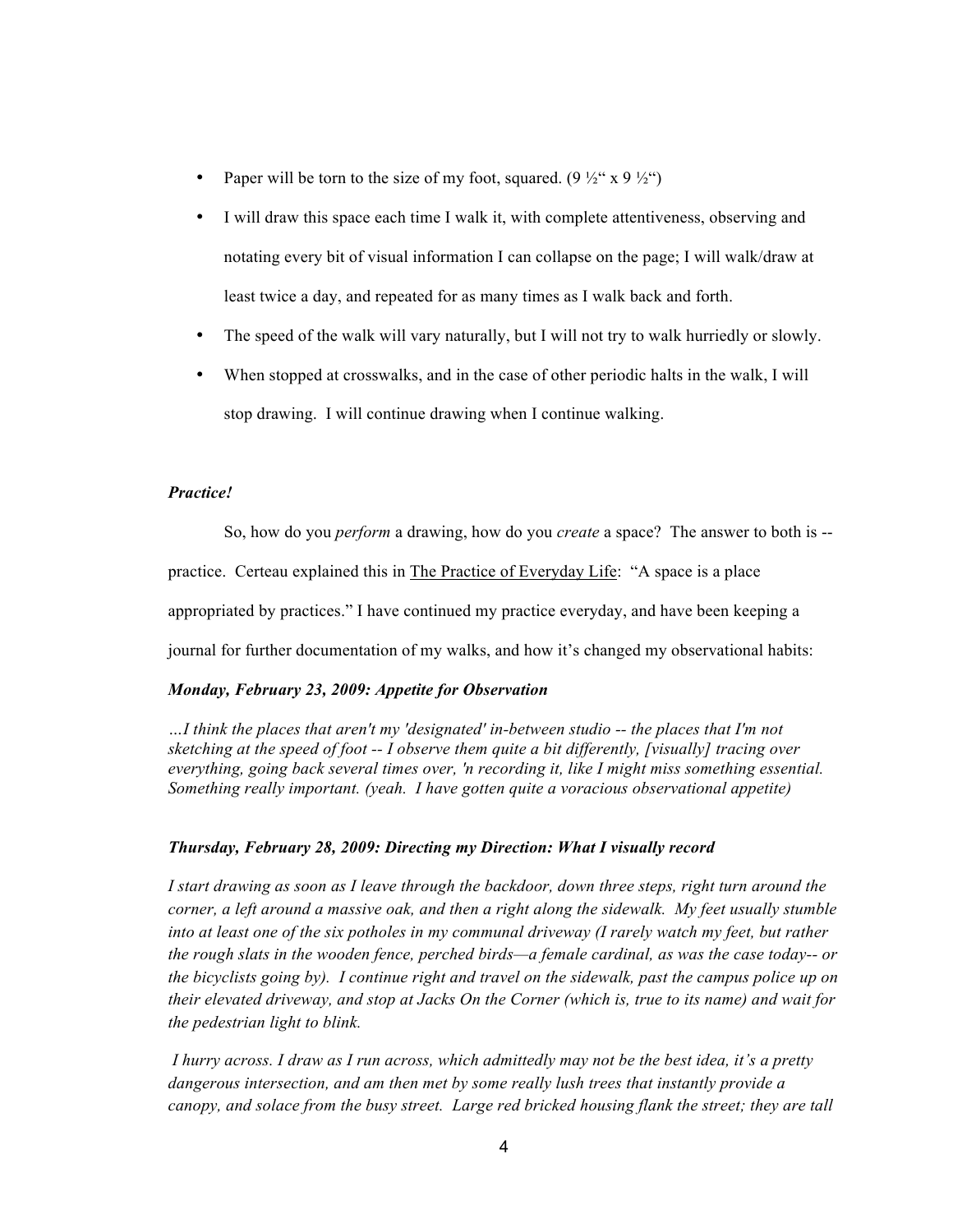*but not overwhelming. All of these choices seem carefully considered; this area seems to have been consciously constructed to signify that you've entered a safe campus. Now green-painted benches crop up everywhere. The sidewalks and curbs are tended to, and shrubs are growing unnaturally topiary-like. Zebra crossings are paved in a similarly colored reddish-brick, and medians have mid-sized trees sprouting in lines. I walk straight through it. Smells of hotdogs emanate from YUM-YUM's, and an ATM machine stands between the shared parking lot between the Yum and Old Town Tavern. (When walking outbound, I linger and listen, Old Town has the best music that is piped out onto the sidewalk. Even heard Billy Bragg and WILCO's cover of a Woody Guthrie song, "California Stars" just last night). More sculpted bushes, trees, bricked walkways. The planted trees are trim and elegant, but there are some of the most interesting older trees along this walk that I've ever seen. [Three of which seem so unusually animated, they always get my attention and are drawn. One in particular that has lost most of its bark, its smooth trunk seems to glow bright white when I pass by in the evening. Eerily beautiful. A birch, maybe? The second is a hermaphaditic oak that has the strangest protrusions of both sexes in somewhat appropriate places. Another favorite is right near my studio, enormous, with large waxy leaves that seems overgrown and billows over onto the sidewalk like a big blob of a monster, with arms that you must duck underneath to pass.] A few free-weekly newspaper boxes and trash cans, and a turn to the right takes you up Highland. The light posts here are much different, very attractive with big round globes. From the street you can see Andy's sculpture on guard at the entrance and I walk up the stairs, stop drawing, and go inside. I'll finish this drawing with an ink pen when I return home.*

# *Sunday, March 15th, Flashing my 15 Seconds*

*Ah! A new pedestrian light was installed the day I left for Philadelphia on spring break. Quite a nice surprise, this new one is much more efficient, before the light displayed a glowing/walking figure for three seconds, then a blinking red hand to hurry you along; with little indication as to how much time you had to run across. Good, because I usually get overconfident when I return from walking in a big city.* 

While the physical component of The Pedestrian is a common activity, the exploration

and persistence in fluctuating conditions (rain / snow) have proved to be interesting.

Aesthetically, there are some walks/draws I favor over others – usually these were the tougher walks to make. By considering them as a unit, I do not feel the pressure to exclude the ones that are not as formally interesting. As Lee Walton said in my studio, "not all walks are good walks," which proved quite true, but the ones that were made in the worst conditions, have proven to be the most interesting: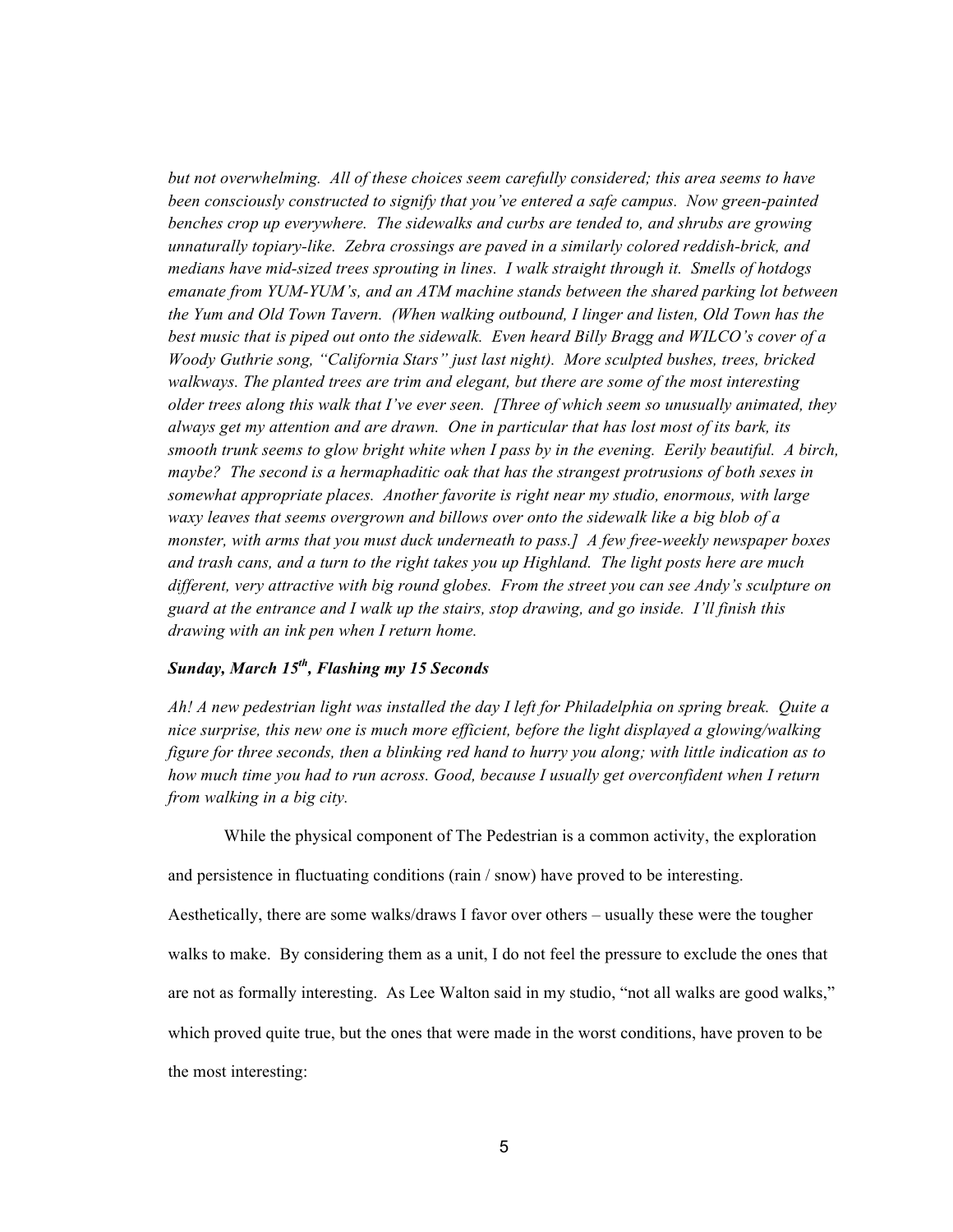#### *Monday, March 3, 2009: Sidewalking in the Snow*

*Wow, its gotta be about 4 or 5 inches...the powdery sort. It's really beautiful out. I didn't know how well I could manage the daily draw with the fresh snowfall, but I did manage a sparse sketch (funny, all buildings, cars, benches and trees have been whited-out). Was worried I'd slip, and the sidewalks are really slick, but I just made a path through the mounds of snow instead. ah, was great having no cars on the road... but yeah, really quiet out, and when the wind blew, swirls around like a snow globe...better return home before all melts and ices over.*

Of course, the walks that throw you off-balance also ground your connection to the local geography as well:

#### *Friday, February 20, 2009: Running (or Walking) Tally*

*Ha, now up to two falls. [Just glad I was wearing jeans; the concrete can really beat up your knees.] was walking with way too much stuff, and didn't think of distributing the weight more evenly across my body before leaving my apartment, so when I was drawing and looking all around and just casually tripped, the weight of everything made it impossible to catch myself and guard against a fall.* 

Luckily I haven't gotten so harmed that I no longer find it funny...it's still pretty funny.

*And I was okay with the fact that when I got it together and started back drawing, I didn't realize that the drawing was upside-down... yeahhh, can't beat the decisions that make themselves.*

#### **Performance, Puppetry and Parades**

The walking/drawing is a repeat performance that is improvised at least twice a day, and repeated for as many times as I walk this particular route. While I have outlined several guidelines, many variables influence the drawings. Time of day, varying moods, weather, the weight of the items in my backpack, blocked pathways, open manholes, panhandlers, and stumbling are all factors that I can tease out of the dense lines that comprise each square of this sidewalk piece. Certainly the awareness of being observed by others, as I am observing my surroundings, also affects the work greatly. The consciousness of all of these elements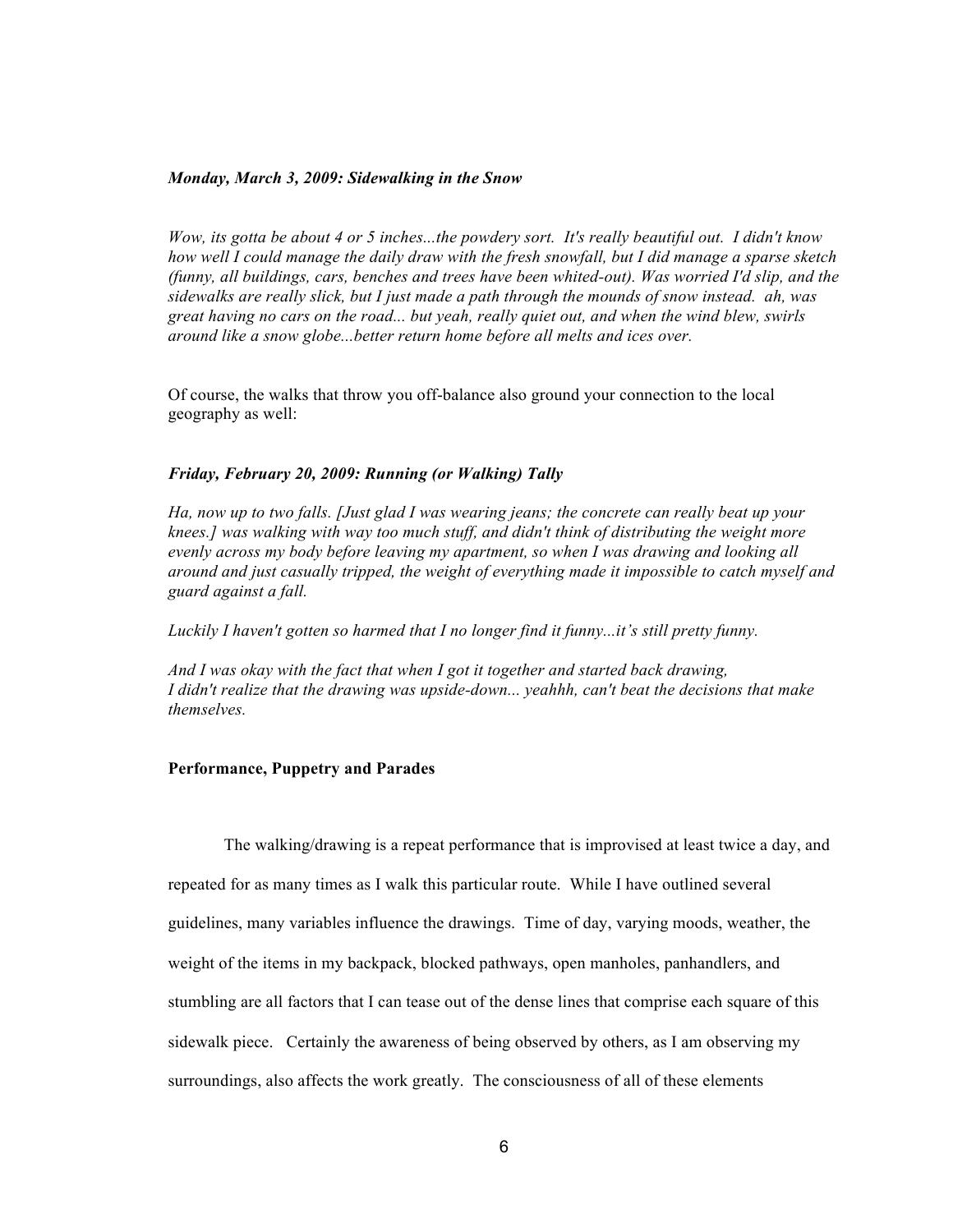encouraged me to create a celebratory document of this drawing performance that needed to be different than just a recording of the daily events. A parade that was one step beyond this daily walking/drawing performance seemed perfect. A one-person pedestrian parade was planned, with a marionette performed in bunraku (I am seen, in shadow, in the video-recording though not the central focus of the parade) to re-create and celebrate all the daily walks in the ice and snow, and the conclusion of this daily ritual.

### *Repetition. Repetition.*

The more I have reflected on what my project means, what it is imbued with, how it functions, the more I have realized how passionate I am about it, how much I am in it. I had wondered if drawing a set place, creating a space and drawing it repeatedly could become more interesting. Every day as I happily ran into someone I knew, found a weird bits of evidence of the night before (a red plastic pitchfork? this was not here yesterday…) and people who make the world more interesting, a man in drag wearing purple tights and stilettos with a book bag headed for class— the answer is yes. It only gets more interesting. This intersection of drawing, walking, observation, puppetry/performance, personal politics, and play, has created a truly transfunctional, beautiful, living space. I am happy to have a hand, and a foot in it.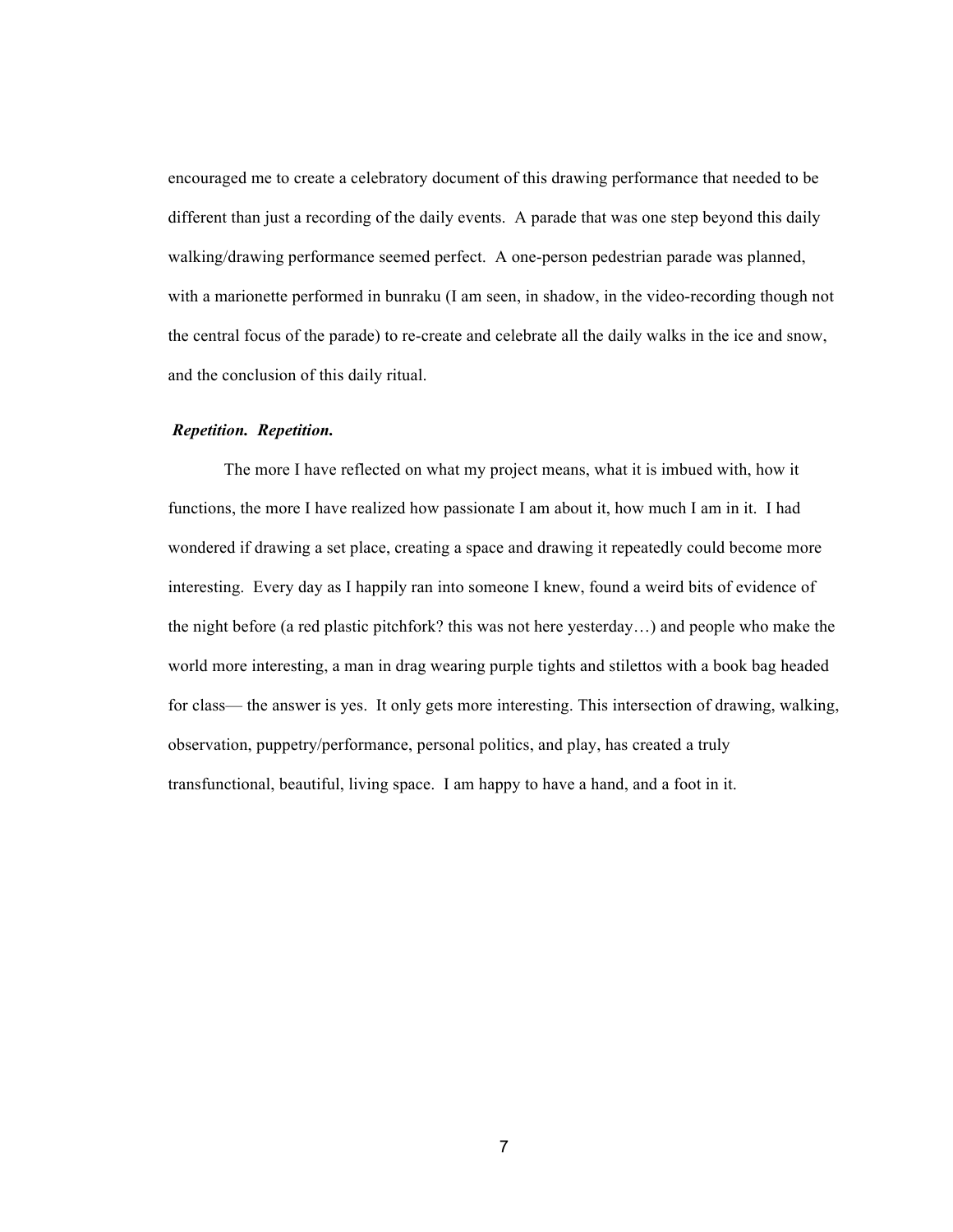# **BIBLIOGRAPHY**

Debord, Guy. "Theory of the Dérive" Internationale Situationniste #2, 1958

De Certeau, Michel. The Practice of Everyday Life: University of California Press; 2002

Newham, Amanda.

"Pedestrian Diary" unpublished, 2009